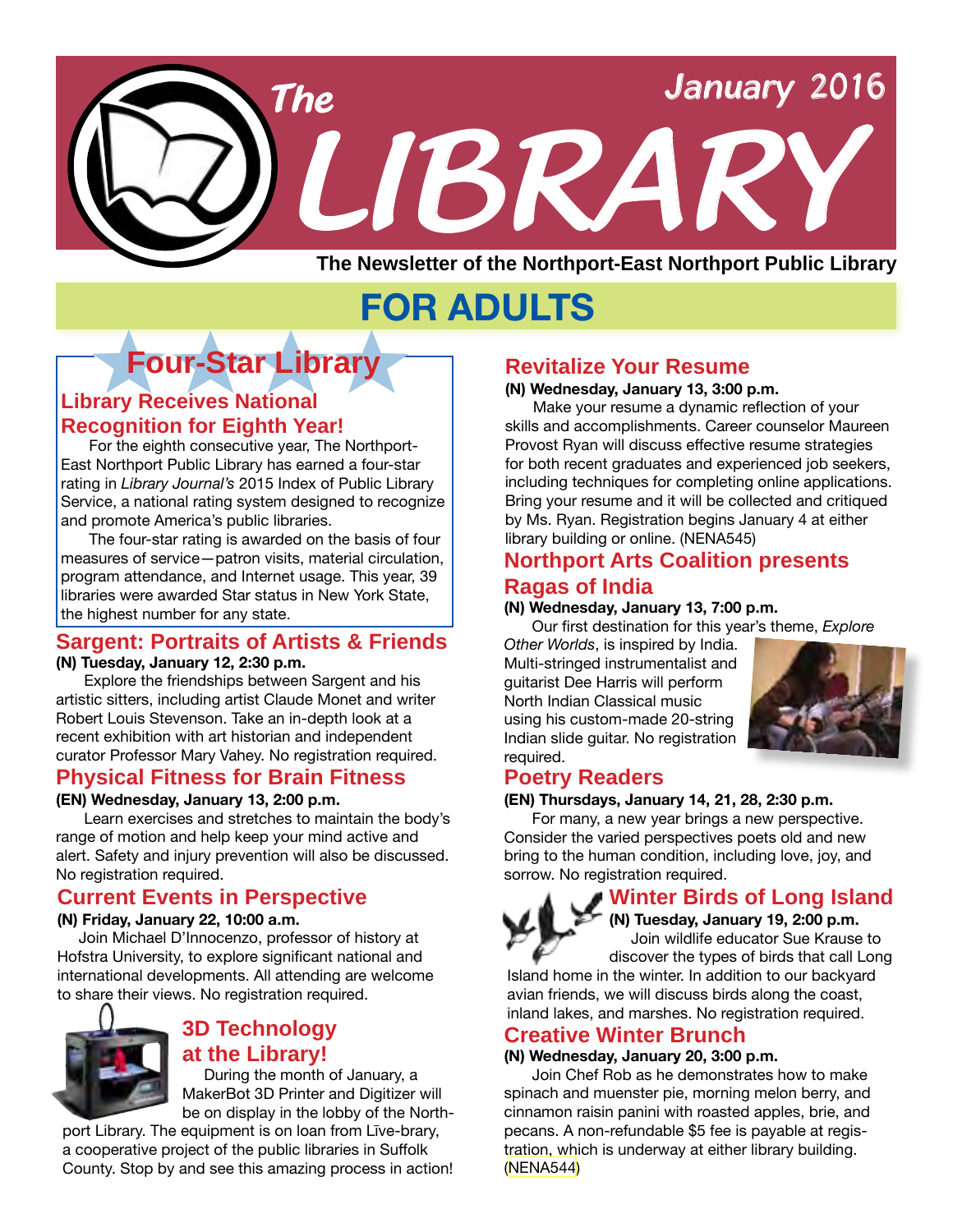# **FOR ADULTS**



# **Defensive Driving**

# **AARP Smart Driver Course**

**(N) Thursdays, January 21 & 28, 1:00-4:00 p.m.** Registration begins January 9 at the Northport Library only. (NENA543)

Fee: \$20 for AARP members (\$25 for non-members), payable to AARP by *check or money order only* at registration.

Please note: These courses promote safe driving and help participants maintain their driving skills. *Check with your insurance company about the specific insurance and point reduction available to you.*

**(EN) Wednesday, January 13 & Thursday, January 14, 7:00-10:00 p.m. Fee: \$36**

Applications are available at both library buildings.

**Defensive Driving**

**(N) Tuesdays, February 2 & 9, 7:00-10:00 p.m. Fee: \$36**

Applications are available January 5 at both library buildings.



#### **(EN) Fridays, January 8 & 22, 7:00 p.m.**

**English Language Learning**

 Practice your English with our informal conversation group. No registration required.

## **Quick Reads**

#### **(EN) Friday, January 29, 7:00 p.m.**

This informal reading group is designed for intermediate English language learners. Pick up this month's reading selections at the Circulation Desk.



**FOR KE** RoAD

# **Talking Books**

Talking Books is a service available to U.S. citizens whose low vision, blindness, or physical handicap makes it difficult to read a standard printed page. Applications are available in both library buildings.

#### **Homeward Bound Program**

Our Homeward Bound Program is available to all Library district patrons who are unable to visit the library due to a temporary or permanent condition. Applications are available at **www.nenpl.org** or in both library buildings.

#### **The Merlin Elite HD Magnifier with OCR**

This full-color closed circuit television system (CCTV) machine allows patrons to magnify printed material and also uses Text-to-Speech (OCR) Technology that will read printed material aloud.

#### **Large Print Keyboards**

Large Print keyboards are available at the Reference desk in both library buildings.

#### **Hot Reads for Cold Nights**



Read your way through winter and enter for a chance to win a Kindle Fire! You can join our Adult Winter Reading Club anytime between January 11 and March 11. For complete details please ask a Reference **Librarian or click on the Adult Winter** Reading Club link at **www.nenpl.org.**

# Expanding Access for All

#### **The Victor Reader\***

If you're wondering what a hashtag is, this is the class for you! You will learn about tweeting, posting pictures online, finding friends, following your interests, and more. No registration required.

> The Victor Reader is a small, easy-to-use device that allows the user to listen to books that have been downloaded from the National Talking Books Service. \*This device is sponsored by the Friends of the Library.

### **ZoomText**

ZoomText is a magnification and screen reading software program. It is available on all public computers in both library buildings.



### **Bus Trip to Philadelphia Flower Show**

**(N) Thursday, March 10** ([NENA547](http://alpha1.suffolk.lib.ny.us/record%3Dg1060206~S43))

**Departure:** 6:45 a.m at the William J. Brosnan building parking lot (across from Northport Library); **Return:** 8:00 p.m. **Cost:** \$79 per person (checks only, non-refundable, payable to Northport-East Northport Public Library)

**Itinerary:** The world's largest indoor flower show celebrates 100 years of the National Park Service with the theme "Explore America." Enjoy lunch on your own at the Convention Center or at nearby shops.

**Registration:** Register in person beginning Saturday, January 16, 9:00 a.m. at the Northport Library. Ticket limit: 2 per patron. NENPL Library card required. *Seats are limited as this trip is co-sponsored by the Friends of the Harborfields Public Library.*

# **FOR ADULTS**

#### **Introduction to Windows 10 (N) Wednesday, January 6, 7:00 p.m.**

This hands-on class provides an overview of the latest version of Windows 10, and shows you how to access and install your own free copy. Learn how to use the desktop to work with files, folders, and applications. Also learn how to use the new start menu, help and search features, and much more. Prerequisite: Basic computer knowledge. Registration is underway at either building or online. [\(NENC131\)](http://alpha1.suffolk.lib.ny.us/record%3Dg1040832~S43)

#### **Township Theatre presents** *Going Places* **(N) Sunday, January 31, 2:00 p.m.**

An entertaining collection of four

short plays—*Traffic Jam*, *Love is a Four Letter Word*, *The New World Ain't Cheap*, and *Stations in Life*—about interrupted journeys and the ways in which the people involved are affected. No registration required.

#### **Introduction to Android**

**(EN) Tuesday, January 12, 7:00 p.m.**

In this lecture class you will receive an introduction to the Android hardware, learn how to access the Internet and email, understand the settings, learn how to search and download apps, and discover tips and tricks. Bring your own device or just come and listen. No registration required.

#### **Twitter and Instagram for Beginners (EN) Wednesday, January 20, 7:00 p.m.**

# **Mac Computer, Hands-On**

# **Traveling with Your iPad**

### **(N) Monday, February 8, 7:00 p.m.**

Time to get away? You will be glad to have your iPad along for the trip. Apple-certified trainer John Budacovich will demonstrate how to book flights, rooms, activities, and how to find your way around your destination. See how to shoot, edit, share pictures and videos, and learn about location and translation services. Bring your iPad. No registration required.

**(N) Wednesday, January 27, 7:00 p.m.** Learn about Apple's Mac computer in this hands-on class which will include how to navigate the desktop, the elements of the computer, tools and toolbars, and how to get online. Registration begins January 4 at either building or online. ([NENC098](http://alpha1.suffolk.lib.ny.us/record%3Dg1060414~S43)) **New**

#### **AARP Tax-Aide (Registration required)**

#### **(N) Fridays, 9:00 a.m.-12:00 noon** (NENA548) *February 5 - April 15*

#### **(EN) Thursdays, 9:00 a.m.-12:00 noon** (NENA549) *February 18 - April 14 (no appointments February 4 & 11)*

AARP Tax-Aide is a free service for low and middle income taxpayers, with special attention to seniors. Prepared tax forms will be filed electronically. Please bring current tax records and copies of your last filed federal and state tax returns. All persons listed on the tax return must be present, provide photo ID, and their Social Security card. **Registration for all February appointments begins February 1 at either library or online.**

#### **SARA Machine**

SARA (Scanning And Reading Appliance) can be used to scan and read printed materials or to listen to books on CD. It is available in the Northport building.

#### **Do-ing Music presents Eric McKeever and Frances Roberts (N) Friday, January 29, 7:30 p.m.**



Celebrated baritone Eric McKeever, accompanied by renowned pianist

Frances Roberts will perform song arias from composers Handel, Verdi, Rossini, Ravel, Mahler, and more. Meet the performers and enjoy refreshments after the performance. No registration required.



#### **Short Story Central returns on April 12**

*Copies of the books are available at the Northport Library Circulation Desk.* 

# **Truth Be Told**

**(N) Thursday, January 7, 7:00 p.m.** Our nonfiction group will discuss *The Fish That* 

*Ate the Whale: The Life and Times of America's Banana King* by Rich Cohen.

## **Page Turners**

**(N) Thursday, January 14, 2:00 p.m.** Our group will discuss *All the Light We Cannot* 

- *See* by Anthony Doerr.
- **(N) Tuesday, February 2, 2:00 p.m.** The group will discuss *The Invention of Wings* by Sue Monk Kidd.

### **Novel Ideas**

**(N) Monday, January 25, 7:00 p.m.** We will discuss *On the Road* by Jack Kerouac.



#### **Medicare Counseling**

**(N) Tuesday, January 19, 9:30-11:30 a.m. by appt.**

A volunteer HIICAP counselor will answer questions about Medicare and supplementary insurance. Registration begins January 4 at either library building or online. (NENA546)

# **Blood Pressure Check**

#### **Wednesday, January 6,**

**(N) 9:30-10:30 a.m. & (EN) 11:00 a.m.-12:00 noon**

A nurse from the Visiting Nurse Service is available at both library buildings to provide a free blood pressure check. No registration required.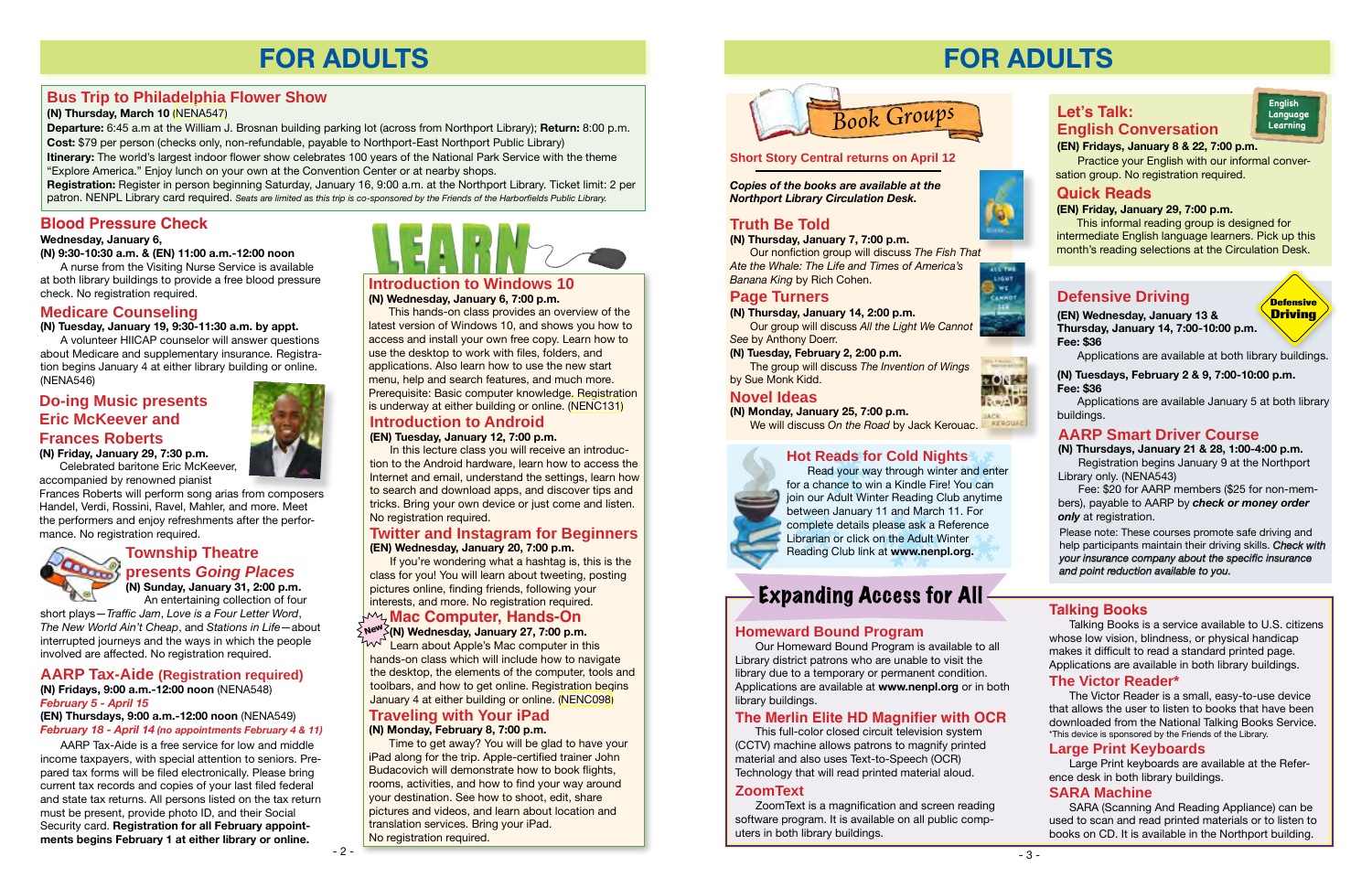

| 2016                                                                                                                                                                                                                                                                                                                                                                                           |                                                                                                                                                                                                                                                                                                                                  |                                                                                                                                                                               |
|------------------------------------------------------------------------------------------------------------------------------------------------------------------------------------------------------------------------------------------------------------------------------------------------------------------------------------------------------------------------------------------------|----------------------------------------------------------------------------------------------------------------------------------------------------------------------------------------------------------------------------------------------------------------------------------------------------------------------------------|-------------------------------------------------------------------------------------------------------------------------------------------------------------------------------|
| <b>Thursday</b>                                                                                                                                                                                                                                                                                                                                                                                | <b>Friday</b>                                                                                                                                                                                                                                                                                                                    | <b>Saturday</b>                                                                                                                                                               |
| dults<br>งlar Bear<br>anuary 22, 2:00 p.m.<br>January 29, 2:00 p.m.<br>works to win back his wife<br>e of their two young<br>ated R. 90 min.                                                                                                                                                                                                                                                   | <b>New Years Day-</b><br><b>Library Closed</b>                                                                                                                                                                                                                                                                                   | $\overline{\mathbf{2}}$<br><b>Registration begins for</b><br><b>Long Island Native Americans</b><br>on 1/16<br>Design a Bookmark a Bookmark<br><b>Contest forms available</b> |
| <b>Registration begins for</b><br>7<br><b>Moms' Group, Mother Goose</b><br>Rhyme Time, Preschool Storytime,<br>1, 2, 3, Learn with Me, Sing & Play,<br><b>Smart Cookie Kids, Story Parade,</b><br>Paws to Read, Toddlers Tango,<br><b>Super Circus Stuff, Fantastic</b><br><b>Classics</b><br><b>Registration begins for Teen</b><br><b>SAT Preparation Workshop</b><br>Truth Be Told (N) 7 pm | 8<br><b>Movie: Mission: Impossible -</b><br><b>Rogue Nation (N) 2 pm</b><br>*Go Global: Mexico (N) 4 pm<br>Let's Talk (EN) 7 pm                                                                                                                                                                                                  | 9<br><b>Registration begins for AARP</b><br>Smart Driver Course 1/21 & 1/28                                                                                                   |
| 14                                                                                                                                                                                                                                                                                                                                                                                             | 15                                                                                                                                                                                                                                                                                                                               | 16                                                                                                                                                                            |
| Page Turners (N) 2 pm<br>Poetry Readers (EN) 2:30 pm<br><b>*Chess Club Volunteers</b><br>$(N)$ 6:45 pm<br>Chess Club (N) 7 pm<br><b>Defensive Driving (EN) 7 pm</b>                                                                                                                                                                                                                            | <b>Movie: Mission: Impossible -</b><br><b>Rogue Nation (EN) 2 pm</b><br>*Fandom Friday: Legend of<br>Zelda (N) 7 pm                                                                                                                                                                                                              | <b>Registration begins for</b><br><b>Bus Trip to Philadelphia Flower</b><br>Show on 3/10<br><i><b>*Long Island Native Americans</b></i><br>$(N)$ 2 pm                         |
| 21<br><b>Library Board of Trustees</b><br>Meeting (N) 10 am<br>$*1$ , 2, 3 Learn with Me (N) 10 am<br><b>*AARP Smart Driver Course</b><br>$(N)$ 1 pm<br>Poetry Readers (EN) 2:30 pm                                                                                                                                                                                                            | 22<br><b>Current Events in Perspective</b><br>(N) 10 am<br>Books a Poppin' (N&EN) 10 am<br><b>Movie: Infinitely Polar Bear</b><br>$(N)$ 2 pm<br><i><b>*Paws to Read</b></i><br>(N) 6:30, 6:45, 7, 7:15 pm<br>Let's Talk (EN) 7 pm                                                                                                | 23<br><i><b>*Toddlers Tango (EN) 10 am</b></i>                                                                                                                                |
| 28<br>$*1$ , 2, 3 Learn with Me (N) 10 am<br><b>*AARP Smart Driver Course</b><br>$(N)$ 1 pm<br>Poetry Readers (EN) 2:30 pm<br><b>*SAT Preparation Workshop</b><br>$(N)$ 6:15 pm                                                                                                                                                                                                                | <b>Registration begins for</b><br><b>29</b><br>Go Global: Thailand 2/12<br>Books a Poppin' (N&EN) 10 am<br><b>Movie: Infinitely Polar Bear</b><br>$(EN)$ 2 pm<br><b>Block Party (N) 7 pm</b><br>*Guitar Jam Group (N) 7 pm<br><b>Quick Reads (EN) 7 pm</b><br><b>Do-ing Music: Eric McKeever</b><br>and Frances Roberts (N) 7:30 | 30                                                                                                                                                                            |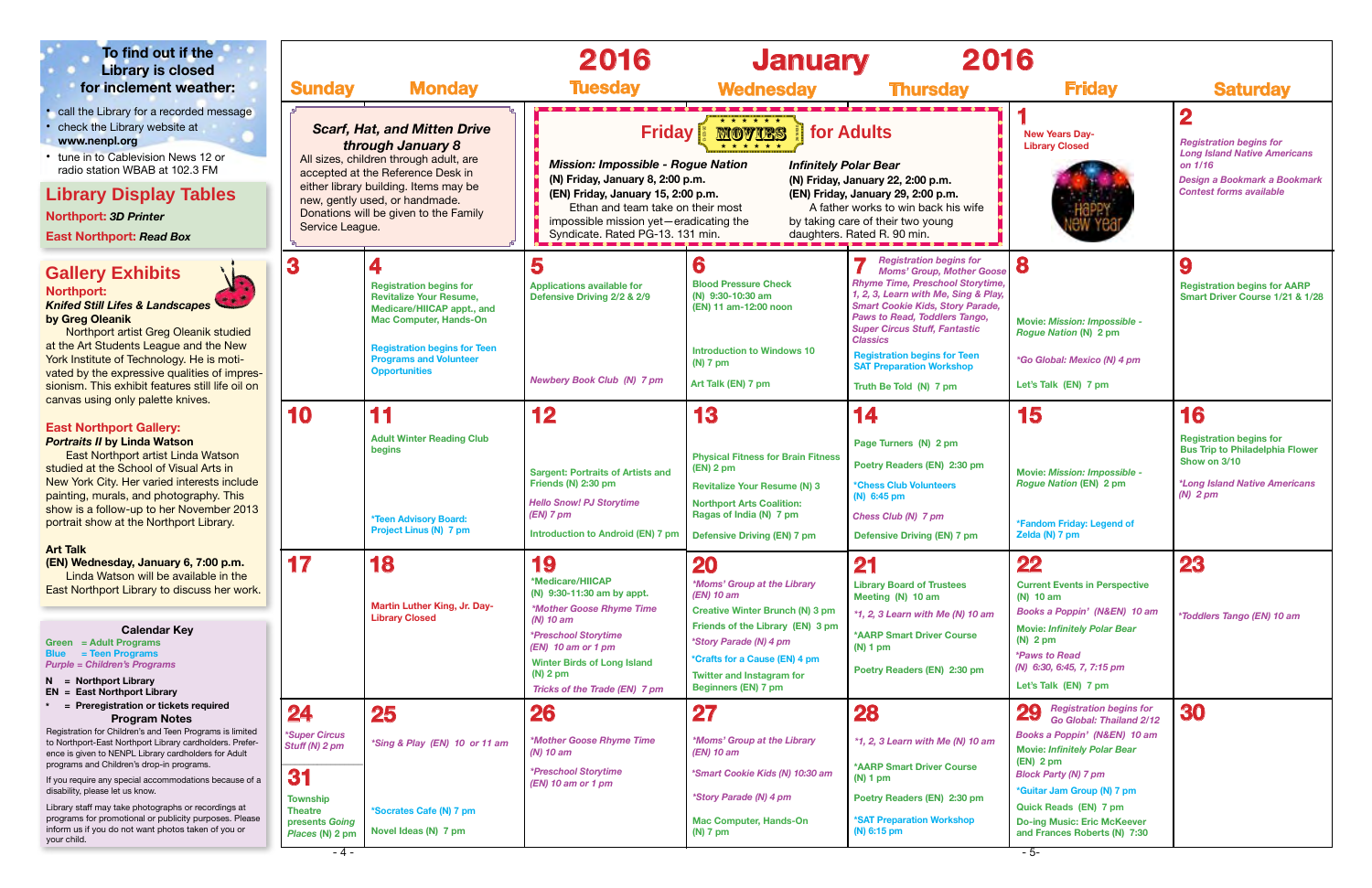# **FOR CHILDREN**

**(N) Tuesday, January 5, 7:00 p.m.** *Children in grades 4 and up*

#### **Newbery Book Club drop in**

Members of the Newbery Club have been busy reading books published in 2015. This year we will hold our 10th Annual Mock Newbery Election. The ballot of books under consideration is available on the Newbery Club webpage at **www.nenpl.org.** Come to the election prepared to defend your favorite books. (90 min.) No registration required.

Enjoy rhymes and songs with your young child in this program focusing on nursery rhymes. The natural thythm of the language encourages an awareness of the sounds that are the building blocks of words which are so important for language development and early  $\prime$  literacy. (30 min.) [\(NENJ723\)](http://alpha1.suffolk.lib.ny.us/record%3Dg1059629~S43)

**(N) Thursday, January 14, 7:00 p.m.** *Children in grades 3-6*

Playing chess can help children enhance their creativity, improve their power of concentration, develop and expand critical thinking skills, and boost memory and retention. Join us and have some fun, improve your game, and practice good sportsmanship! (45 min.) No registration required, however space is limited.

# **Mother Goose Rhyme Time**

**(N) Tuesdays, January 19, 26, February 2, 10:00 a.m.** *Children birth-23 months with adult; no siblings*

# **Preschool Storytime**

**(EN) Tuesdays, January 19, 26, February 2, 9 10:00 a.m.** ([NENJ724](http://alpha1.suffolk.lib.ny.us/record%3Dg1059647~S43)) or **1:00 p.m.** ([NENJ725](http://alpha1.suffolk.lib.ny.us/record%3Dg1059649~S43)) *Children 4-5 years; independent*

Children listen to stories, sing rhymes and songs that increase vocabulary and letter knowledge, and participate in hands-on activities to recreate the narrative elements of the stories. (40 min.)

# **1, 2, 3, Learn with Me**

#### **(N) Thursdays, January 21, 28, February 4, 11, 10:00 a.m.**

*Children 1-3 years with adult; siblings welcome*

Chat and learn with child development experts while your children play with age-appropriate toys in a safe environment. This program includes an open-ended art activity and a circle time with stories and songs. (60 min.) ([NENJ726\)](http://alpha1.suffolk.lib.ny.us/record%3Dg1059628~S43)

# **Sing & Play**

#### $\frac{1}{\alpha^{100}}$  Books a Poppin' **(EN) Fridays, January 22, 29, 10:00 a.m. in (N) Fridays, January 22, 29, 10:00 a.m.**

#### **(EN) Mondays, January 25, February 1, 8, 10:00 a.m.** ([NENJ727\)](http://alpha1.suffolk.lib.ny.us/record%3Dg1059643~S43) or **11:00 a.m.** ([NENJ728](http://alpha1.suffolk.lib.ny.us/record%3Dg1059646~S43)) *Children 1-3 years with adult; siblings welcome*

Sing rhymes and songs while using scarves, bells, balls, and hoops that engage children in musical and physical activity to reinforce early literacy skills and foster a love of language. (30 min.)

# **Smart Cookie Kids**

#### **(N) Wednesdays, January 27, February 3, 10, 10:30 a.m.**

*Children 2-4 years with adult; siblings welcome* Help spark your child's curiosity in this fun and engaging hands-on program that will explore literature, music, art, and math concepts. (45 min.) [\(NENJ729\)](http://alpha1.suffolk.lib.ny.us/record%3Dg1059630~S43)

 *Registration for the following series programs begins January 7. (One series program per child)*

> **Story Parade (N) Wednesdays, January 20, 27, February 3, 10, 4:00 p.m.**

*Children in grades K-2*

A creative, hands-on activity enhances this storytime series that introduces school-age children to a wide variety of literature including fantasy, humor, and folklore. (45 min.) Registration begins January 7. ([NENJ731](http://alpha1.suffolk.lib.ny.us/record%3Dg1059639~S43))



# Design a Bookmark Contest

family storytime about winter weather with stories, music, and more. Wear your pajamas and bring your favorite teddy bear or stuffed animal. (30 min.) No registration required.



# $\frac{1}{2}$  op  $\frac{1}{2}$  Chess Club

# **Long Island Native Americans**

#### **(N) Saturday, January 16, 2:00 p.m.** *Children in grades 3-5*

Examine authentic artifacts and discover how Native Americans used Long Island's natural resources to survive. Each child will mold their own clay pot to take home. (60 min.) Registration begins January 2. ([NENJ730](http://alpha1.suffolk.lib.ny.us/record%3Dg1059738~S43))

Uncover the secrets behind baffling illusions and

#### **Tricks of the Trade (EN) Tuesday, January 19, 7:00 p.m.** *Children in grades 3-5* **drop in**

meet other kids who love magic in our monthly magic club. If you'd like, bring in a magic trick and get performance tips from a professional magician. (45 min.) No registration required, just appear at the door!





*Children birth-5 years with adult*

Stop by for this drop-in storytime. We'll read stories, sing songs, share rhymes and fingerplays, and have fun in this interactive program for families. (30 min.) No registration required, however space is limited.

#### **SAT Preparation Workshop**

**(N) Thursdays, January 28, February 4, 11, 25, 6:15-8:45 p.m.**  *Students in grades 10-12* 

**Registration begins January 7 at either library or online.**

*(March 3 will be held as a make-up date if a class needs to be cancelled due to inclement weather).* Students can prepare for the redesigned SAT exam with teachers Barbara White and Jay Berger.

A non-refundable check for \$114 payable to the Northport-East Northport Public Library must be paid within three days of registration. Payment includes the workbook for the new SAT exam, *The Official College Board SAT Study Guide for 2016*. You will receive your book at the first class. Your class placement is not complete until payment is received. [\(NENY798](http://alpha1.suffolk.lib.ny.us/record%3Dg1060164~S43))

# **FOR TEENS**

*Registration for Programs and Volunteer Opportunities begins January 4 at either library building or online.*

## **Teen Volunteer Opportunities**

*Open to students in grades 7-12 You may choose* **one** *Volunteer Opportunity this month.*

### **Fandom Friday: Legend of Zelda**

**(N) Friday, January 15, 7:00-8:30 p.m.** Join your fellow fandom fans to help celebrate all things Legend of Zelda! [\(NENY795\)](http://alpha1.suffolk.lib.ny.us/record%3Dg1060136~S43)





#### **Socrates Cafe**

# **Guitar Jam Group**

**(N) Friday, January 29, 7:00-8:30 p.m.** Are you learning how to play the acoustic

guitar? Join fellow teen guitar players and share skills, songs, and stories. ([NENY797](http://alpha1.suffolk.lib.ny.us/record%3Dg1060144~S43))

#### **Chess Club Volunteers**

#### **(N) Thursday, January 14, 6:45-8:00 p.m.**

Earn volunteer credit while you help children learn how to play chess. A basic knowledge of the game is required for all volunteers. [\(NENY800](http://alpha1.suffolk.lib.ny.us/record%3Dg1060130~S43))

# **Teen Advisory Board: Project Linus**

#### **(N) Monday, January 11, 7:00-8:30 p.m.**

Join us as we make no-sew blankets for Project Linus, an organization that provides new, handmade, washable blankets, to be given as gifts to seriously-ill children. Please note registration is limited.

**(N) Monday, January 25, 7:00-8:00 p.m.** Come share your thoughts on various topics and thought-provoking questions guaranteed to blow your mind! Food for

thought (refreshments) will be served. ([NENY796](http://alpha1.suffolk.lib.ny.us/record%3Dg1060142~S43))

# **FOR CHILDREN**

Design a Bookmark Con-



able in the Children's Room. Twelve winning designs will be selected to decorate monthly bookmarks for the upcoming year. The deadline for entries is February 8. Winners will be announced in the March newsletter. All participants are invited to a reception on March 21 at 7:00 p.m. to celebrate their creativity and get drawing inspiration from a

 Children in grades K-5 are invited to submit their original designs for our annual *and pick up the January bookmark by Maggie Taylor. A reading list compiled by Children's Librarians is on the back.*

Reading blacks you off into a newsually

visiting art teacher.

*Stop by the Library* 

**The Bookmark Spot**





#### **Moms' Group at the Library (EN) Wednesdays,**

**January 20, 27, February 3, 10, 24, 10:00 a.m.**

*Children birth-3 years with mother; siblings welcome*

 This is a weekly discussion series for moms and their children. Part of Mom-mentum, a national association of mothers' centers led by a trained facilitator, this program will introduce various topics and activities that celebrate and explore motherhood while your children play with toys. (90 min.) Registration begins January 7. ([NENJ722\)](http://alpha1.suffolk.lib.ny.us/record%3Dg1059641~S43)



#### **Crafts for a Cause**

**(EN) Wednesday, January 20, 4:00-5:00 p.m.** Use your crafting skills for a good cause! Help us make crafts that will be shared with the community. ([NENY801](http://alpha1.suffolk.lib.ny.us/record%3Dg1060135~S43))